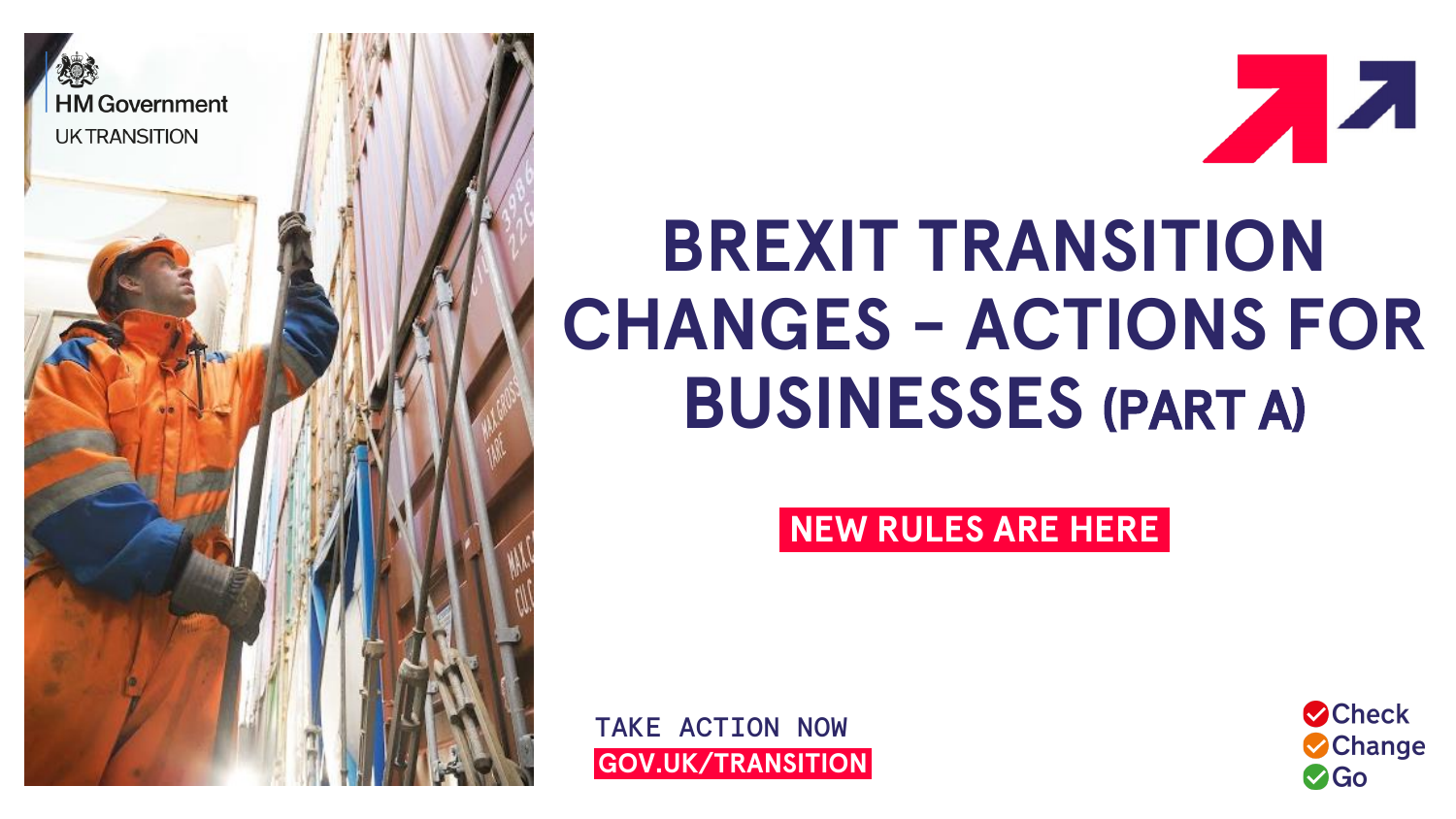

| • Introduction and available guidance                                                  | 3.           |
|----------------------------------------------------------------------------------------|--------------|
| Actions for businesses to take now                                                     | 4.           |
| Businesses that import and export goods (incl. NI guidance)                            | 4.           |
| • Businesses that have staff working between the UK and EU                             | 4.           |
| Businesses that deliver services between the UK and the EU                             | 5.           |
| Businesses that hire staff from the EU                                                 | 5.           |
| • EU citizens you already employ in the UK                                             | 5.           |
| • Travelling to the EU                                                                 | $\delta$ .   |
| • Continue living and working in the EU                                                | $\delta$ .   |
| Businesses that transfer data between the UK and the EU<br>$\mathcal{L}_{\mathcal{A}}$ | $\mathbf 6.$ |
| • Sector specific guidance                                                             |              |
| • Helpline numbers                                                                     | 8.           |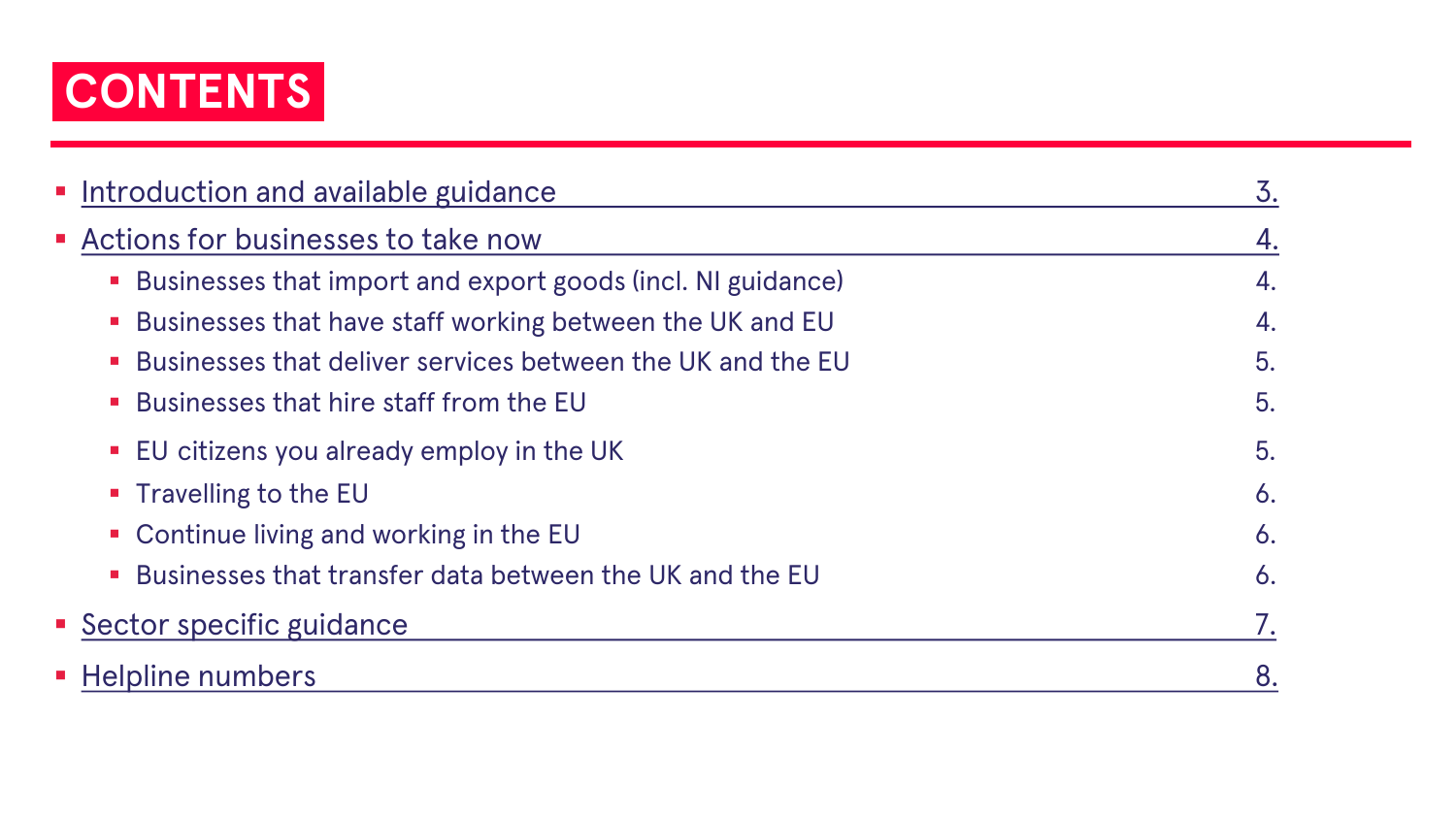## **INTRODUCTION AND AVAILABLE GUIDANCE**

The UK and EU have agreed a Trade and Cooperation Agreement governing future trade relations, that will see no tariffs or quotas on the movement of goods produced between the UK and the EU where goods meet the relevant rules of origin. Further details and a summary explainer document are available **[here](https://www.gov.uk/government/publications/agreements-reached-between-the-united-kingdom-of-great-britain-and-northern-ireland-and-the-european-union).**

This document provides a summary of some of the key actions.

Businesses can watch the new **[on demand videos](https://www.workcast.com/register?cpak=1070296099921910)** which explain how businesses can adapt to the changes.

## **What guidance is available?**

## **The best place for businesses to get support and information about the changes is at [gov.uk/transition,](https://www.gov.uk/transition) including:**

- A **Brexit [Checker tool](https://www.gov.uk/transition-check/questions),** so businesses can get personalised results about the specific actions they need to take.
- **.** The **[latest news](https://www.gov.uk/search/news-and-communications?parent=%2Ftransition&topic=d6c2de5d-ef90-45d1-82d4-5f2438369eea)** from the Government.
- Guidance on the **[Northern Ireland Protocol](https://www.gov.uk/government/collections/moving-goods-into-out-of-or-through-northern-ireland)** and what this means for businesses moving goods into, out of, or through Northern Ireland.

## **Additional key Government advice:**

- **EXECUTE:** The **[Border Operating Model](https://www.gov.uk/government/publications/the-border-operating-model)** is a guide to how the border with the EU works. See the 'Guide to changes at the border' for a summary.
- Businesses can sign up to Business Readiness bulletins produced by BEIS **[here.](https://public.govdelivery.com/accounts/UKDECC/subscriber/new?topic_id=UKDECC_155)**

## **The Devolved Administrations have also published guidance:**

- **[Scotland](https://www.prepareforbrexit.scot/)**
- **[Wales](https://gov.wales/preparing-wales)**
- **[Northern Ireland](https://www.nidirect.gov.uk/articles/leaving-eu-brexit)**

## **Information on relevant helplines is provided at the end of this document.**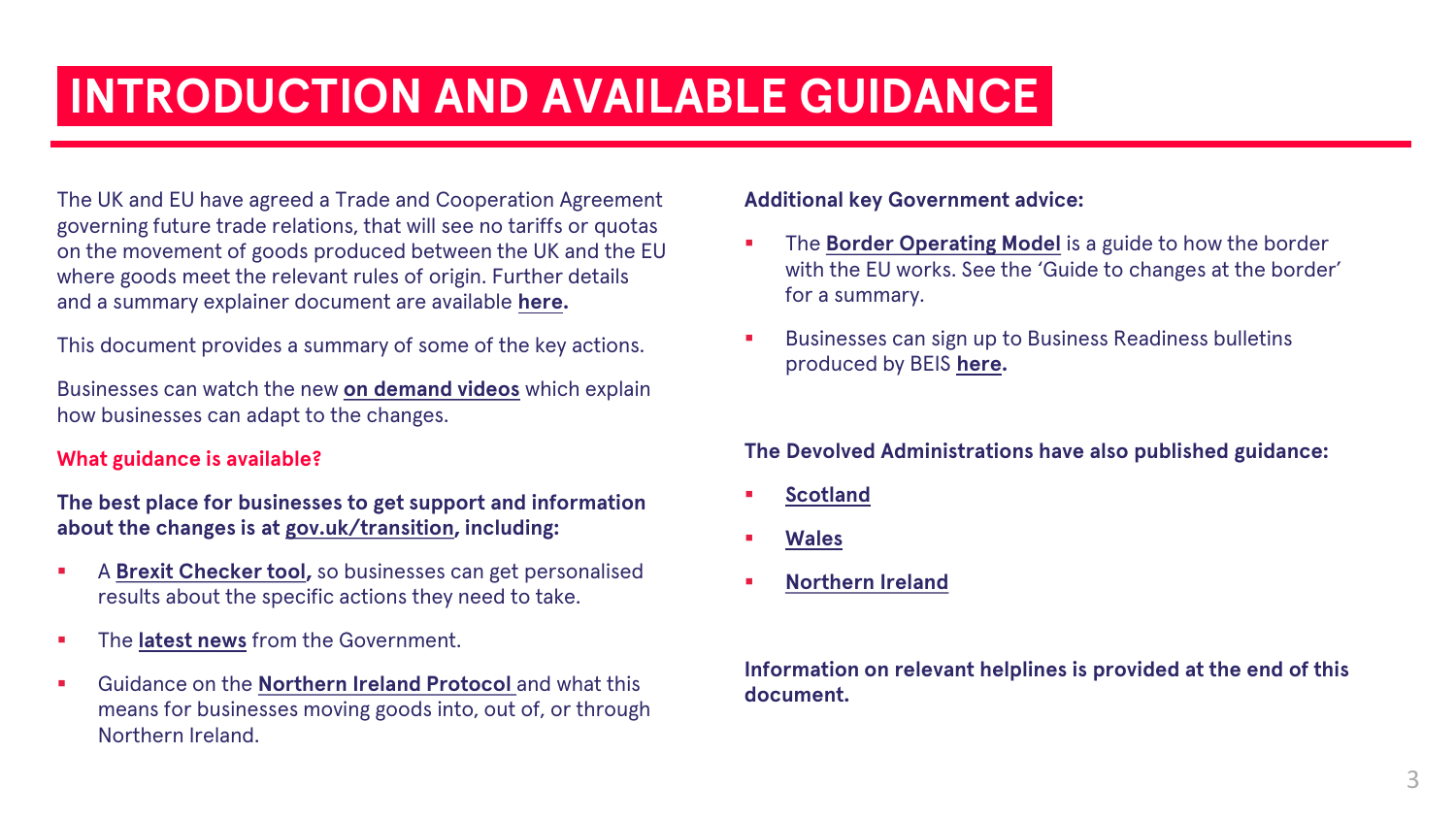## **ACTIONS FOR BUSINESSES TO TAKE NOW**

| Topic                                                                 | <b>Action</b>                                                                                                                                                                                                                                                                                                                                                                                                                                                                                                                                                                                                                                                                                                                                                                     | <b>Guidance</b>                                                                                                                                                                  |
|-----------------------------------------------------------------------|-----------------------------------------------------------------------------------------------------------------------------------------------------------------------------------------------------------------------------------------------------------------------------------------------------------------------------------------------------------------------------------------------------------------------------------------------------------------------------------------------------------------------------------------------------------------------------------------------------------------------------------------------------------------------------------------------------------------------------------------------------------------------------------|----------------------------------------------------------------------------------------------------------------------------------------------------------------------------------|
| <b>Businesses that import</b><br>and export goods                     | To continue to trade with the EU, you will need to follow<br>new rules for importing and exporting, including changes<br>to processes and licensing. Visit gov.uk/transition to find<br>out what you need to do. You can:<br>get an EORI number if you do not already have one<br>(you may need a separate one if you move goods to or<br>from Northern Ireland)<br>decide how you want to make customs declarations<br>and whether you need to get someone to deal with<br>customs for you<br>You should also check the latest guidance on the<br>Northern Ireland Protocol. There are special provisions<br>which only apply in Northern Ireland so if a business<br>moves goods into, out of, or through Northern Ireland<br>they need to check the latest guidance on GOV.UK. | https://www.gov.uk/export-goods<br>https://www.gov.uk/import-goods-into-uk<br>https://www.gov.uk/government/collections/moving-<br>goods-into-out-of-or-through-northern-ireland |
| <b>Businesses that have</b><br>staff working between<br>the UK and EU | If you travel to the EU for work purposes, you may need a<br>visa or work permit. Visit gov.uk/transition to find out<br>what to do.                                                                                                                                                                                                                                                                                                                                                                                                                                                                                                                                                                                                                                              | https://www.gov.uk/visit-europe-1-january-<br>2021/business-travel-extra-requirements                                                                                            |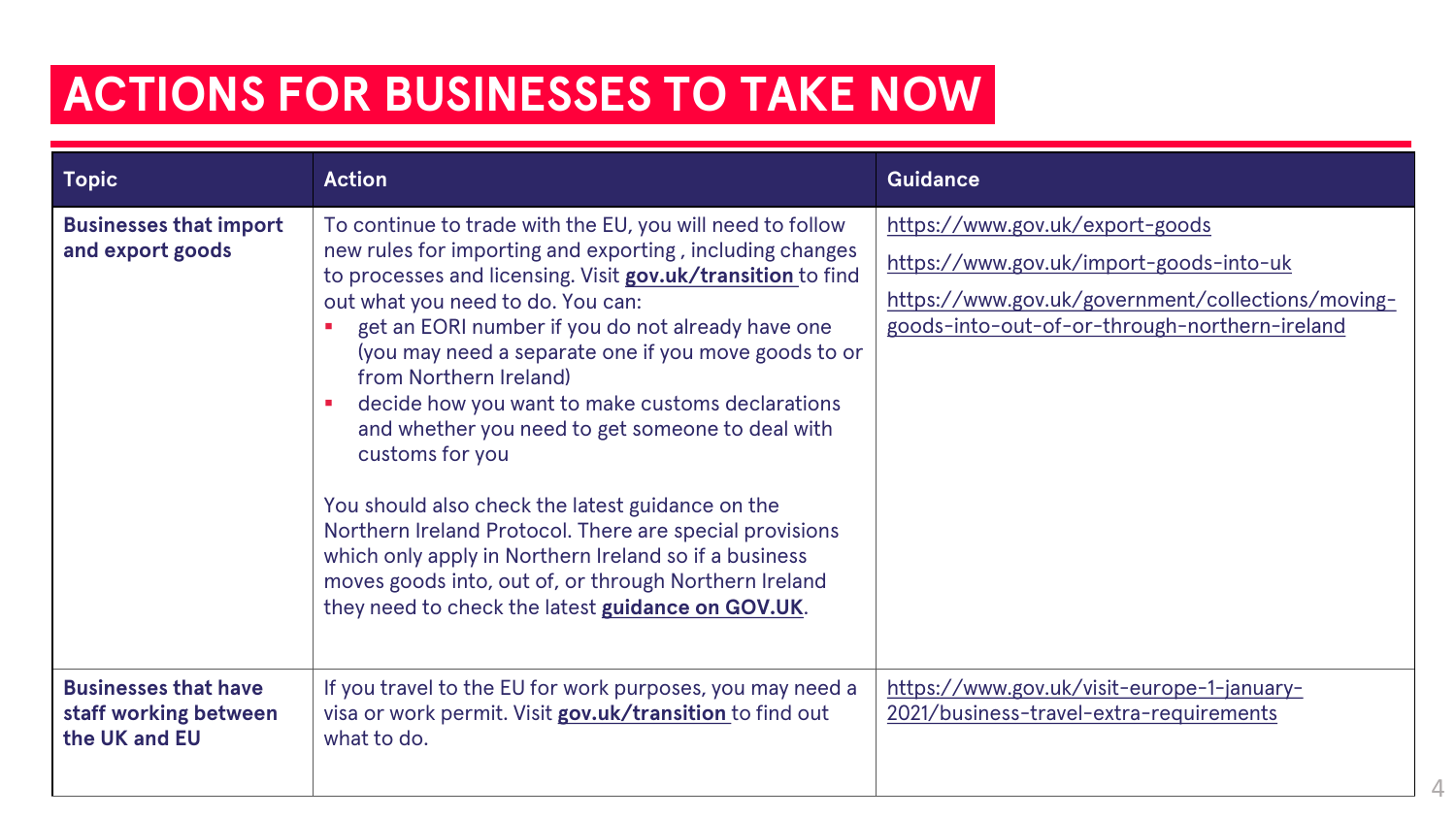## *ACTIONS FOR BUSINESSES TO TAKE NOW*

| <b>Topic</b>                                                                   | <b>Action</b>                                                                                                                                                                                                                                                                                                                                                                                                                                                                                 | <b>Guidance</b>                                                                                                                                                                                                                                      |
|--------------------------------------------------------------------------------|-----------------------------------------------------------------------------------------------------------------------------------------------------------------------------------------------------------------------------------------------------------------------------------------------------------------------------------------------------------------------------------------------------------------------------------------------------------------------------------------------|------------------------------------------------------------------------------------------------------------------------------------------------------------------------------------------------------------------------------------------------------|
| <b>Businesses that deliver</b><br>services between the<br><b>UK and the EU</b> | Ensure your staff are able to continue to practise and<br>provide services to clients in the UK by ensuring their<br>professional qualification(s) are recognised by their<br>professional body in the UK. Go to gov.uk/transition to<br>find out what to do.                                                                                                                                                                                                                                 | https://www.gov.uk/guidance/get-your-eea-<br>qualification-recognised-in-the-uk-from-1-january-<br>2021<br>https://www.gov.uk/guidance/providing-services-to-<br>any-country-in-the-eu-iceland-liechtenstein-<br>norway-or-switzerland-after-eu-exit |
| <b>Businesses that hire</b><br>staff from the EU                               | Free movement has ended and the UK is introducing a new<br>points-based immigration system.<br>The way you hire from the EU has changed. If you want to<br>hire anyone from outside the UK, you must be a Home<br>Office licenced sponsor. This includes recruiting people<br>from the EU.<br>Anyone coming to the UK to work will need a job offer<br>from a licenced sponsor in advance, and will need to meet<br>certain skills and salary criteria.<br>Find out more on gov.uk/transition | https://www.gov.uk/government/publications/uk-<br>points-based-immigration-system-employer-<br>information/the-uks-points-based-immigration-<br>system-an-introduction-for-employers                                                                 |
| EU citizens you already<br>employ in the UK                                    | Inform your current EU employees about the EU<br>Settlement Scheme. EU citizens and their family members<br>living in the UK should apply to the EU Settlement Scheme.<br>The deadline for applying is 30 June 2021.                                                                                                                                                                                                                                                                          | https://www.gov.uk/staying-uk-eu-citizen<br>https://www.gov.uk/settled-status-eu-citizens-<br>families                                                                                                                                               |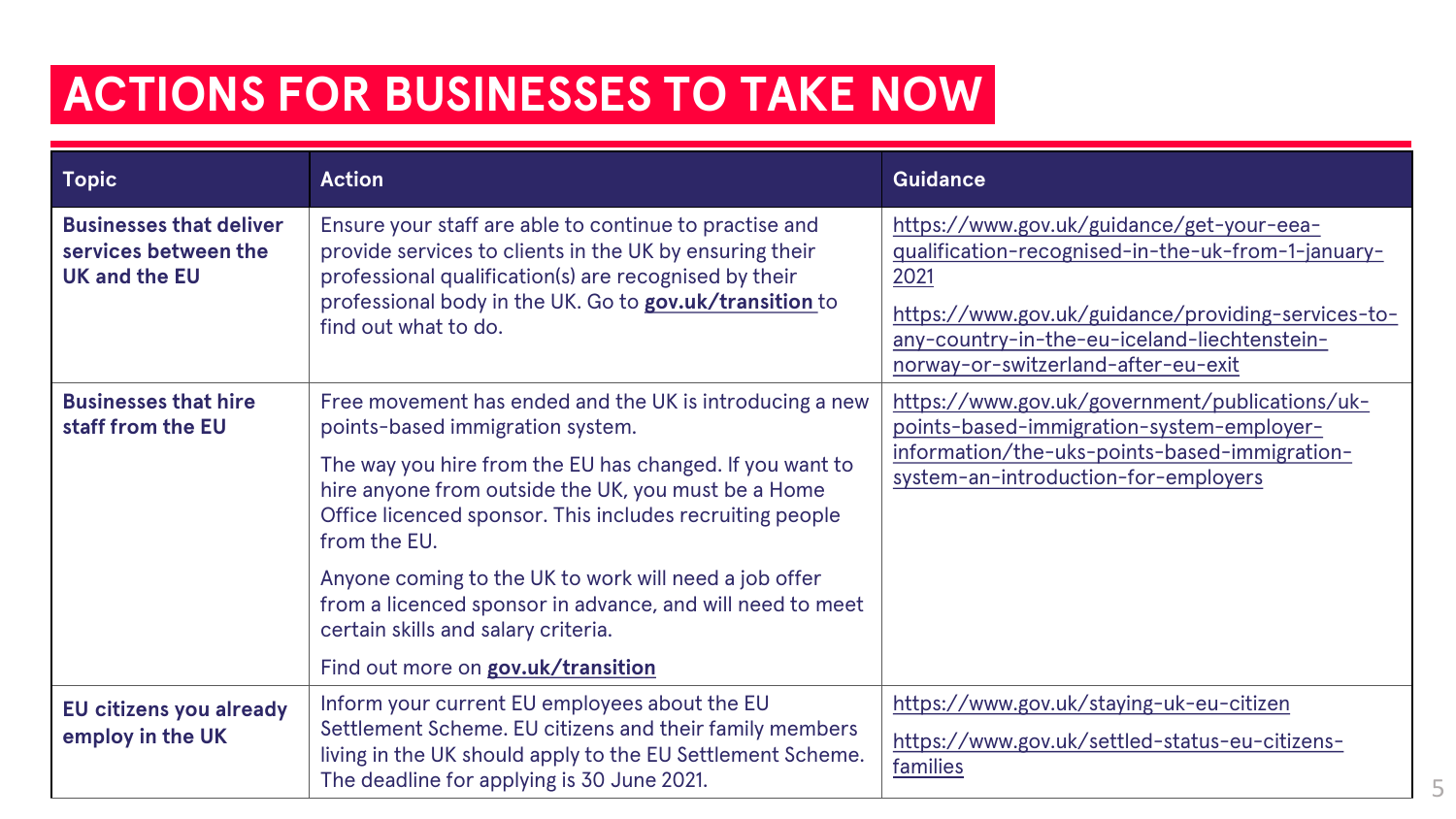## **ACTIONS FOR BUSINESSES TO TAKE NOW**

| <b>Topic</b>                                                         | <b>Action</b>                                                                                                                                                                                                                                                                                                                    | <b>Guidance</b>                                                                            |
|----------------------------------------------------------------------|----------------------------------------------------------------------------------------------------------------------------------------------------------------------------------------------------------------------------------------------------------------------------------------------------------------------------------|--------------------------------------------------------------------------------------------|
| <b>Travelling to the EU</b>                                          | There are new rules for travel to Europe.<br>Things you may need to do before you travel include:<br>check the validity of your passport;<br>get travel insurance which covers your healthcare;<br>check you have the right driving documents;<br>check roaming policies with your mobile provider<br>before travelling.         | https://www.gov.uk/visit-europe-1-january-2021                                             |
| <b>Continue living and</b><br>working in the EU                      | Living and working in the EU, EEA EFTA, Switzerland and<br>Ireland depends on the rules in that country.<br>You may need to take action such as:<br>register or apply for residency;<br>check that you are covered for healthcare;<br>exchange your UK driving licence for a licence issued<br>by the EU country where you live. | https://www.gov.uk/uk-nationals-living-eu                                                  |
| <b>Businesses that transfer</b><br>data between the UK<br>and the EU | If you receive personal data from the EU for business<br>use, you should check the current guidance on using<br>personal data in your business or organisation. Find out<br>more at gov.uk/transition.                                                                                                                           | https://www.gov.uk/guidance/using-personal-data-in-<br>your-business-or-other-organisation |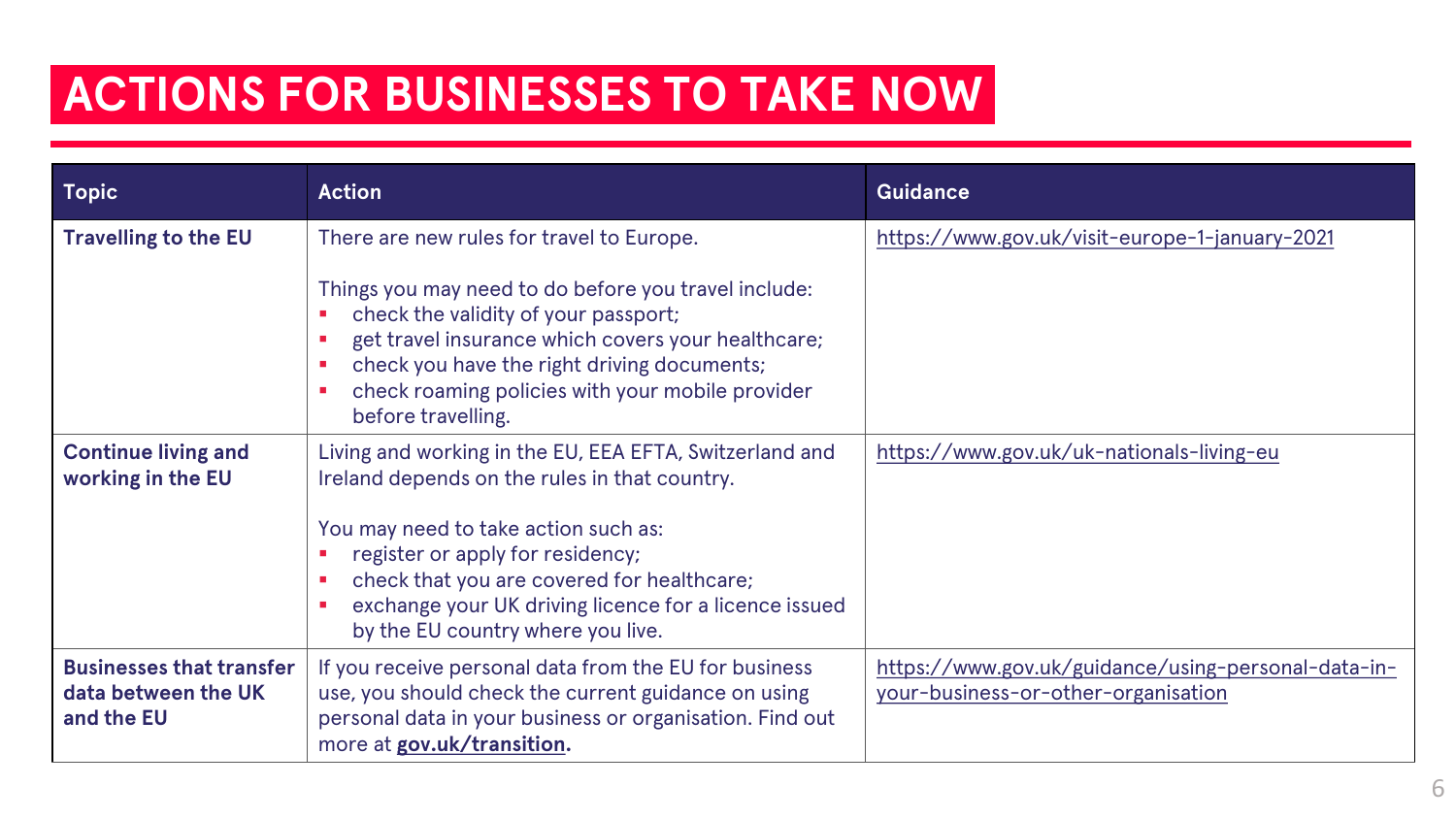## **SECTOR SPECIFIC GUIDANCE**

## **For sector-specific guidance, please visit:**

- Aerospace sector-relevant guidance on [gov.uk](https://www.gov.uk/government/collections/aerospace-sector-end-of-transition-period-guidance)
- [Automotive sector-relevant guidance on gov.uk](https://www.gov.uk/government/collections/automotive-sector-end-of-transition-period-guidance)
- Chemicals sector-relevant guidance on [gov.uk](https://www.gov.uk/government/collections/chemicals-sector-end-of-transition-period-guidance)
- Construction sector-relevant guidance on [gov.uk](https://www.gov.uk/government/collections/construction-sector-end-of-transition-period-guidance)
- Consumer Goods sector-relevant guidance on [gov.uk](https://www.gov.uk/government/collections/consumer-goods-sector-end-of-transition-period-guidance)
- Electronics and Machinery sector-relevant guidance on [gov.uk](https://www.gov.uk/government/collections/electronics-and-machinery-sector-end-of-transition-period-guidance)
- Life Sciences sector-relevant guidance on [gov.uk](https://www.gov.uk/government/collections/life-sciences-sector-end-of-transition-period-guidance)
- Metals and Materials sector-relevant guidance on [gov.uk](https://www.gov.uk/government/collections/metals-and-other-goods-sector-end-of-transition-period-guidance)
- Professional and Business Services sector-relevant guidance on [gov.uk](https://www.gov.uk/government/collections/services-and-investment-sector-end-of-transition-period-guidance)
- Retail sector-relevant guidance on [gov.uk](https://www.gov.uk/government/collections/retail-sector-end-of-transition-period-guidance)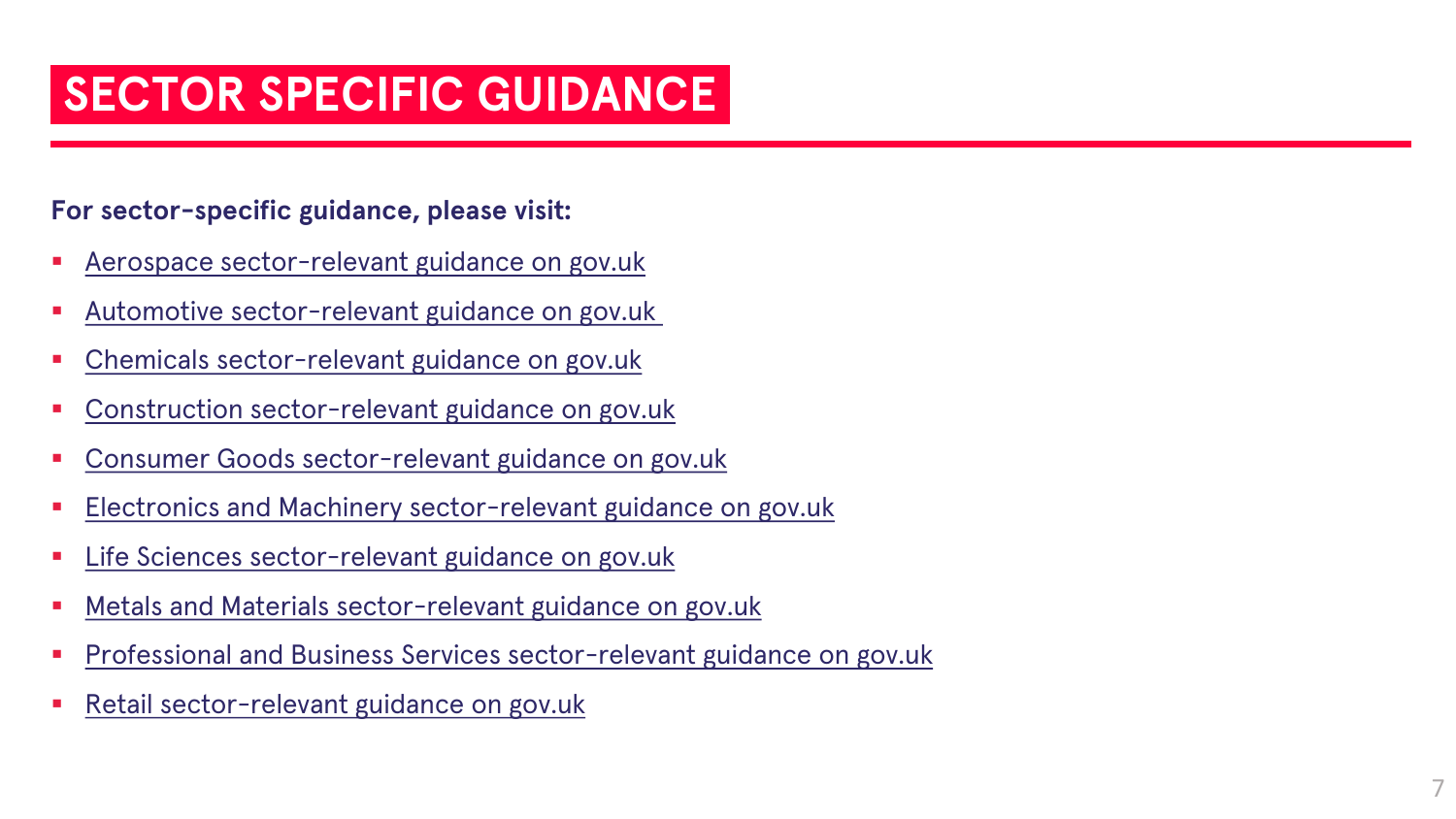### **Borders (Importing and exporting)**

- Customs declarations, simplified customs procedures, duties and tariffs: **0300 322 9434**
- Trader import and export licences and certificates of free sale: **03300 41650**0
- For exporting food, drink and agricultural products: **0300 020 0301**
- Import and export of timber: **0300 067 5155**
- Plants and plant products: 0300 1000 313
- Importing and exporting of waste: **03708 506 506**
- Vehicles enquiries: **0300 790 6802**
- Driving licences and International driving permits: **0300 790 6802**
- Importing and exporting vehicle and trailer registration: **0300 790 6802**
- Operator licence and permits: **0300 790 6801**
- Certificate of Professional Competence (CPC): **0300 790 6801**

### **Economy**

- Business support helpline (England): **0800 998 1098**
- **Find Business Support Scotland helpline: 0300 303 0660**
- Business Wales helpline: **0300 060 3000**
- Invest Northern Ireland helpline: **0800 181 4422**
- Regulation of manufactured goods: **0121 345 1201**
- CE / UKCA marking: **0121 345 1201**
- Regulation of medicines and medical devices: 020 3080 6000
- Supply of medicinal products: **0800 915 9964**
- European Timber Regulations: **0300 067 4000**
- Forest Law Enforcement Governance and Trade Regulation: **0300 067 4000**

### **Energy**

EU Emissions Trading System, Allowances and Carbon Emissions, UK Energy Markets, Single Electricity Market, Civil Nuclear and Electricity Suppliers and Systems: **020 7215 5000**

### **Fish**

Fish Exports, Catch Certificates, Processing Statements and Prior Notification or Pre-Landing Declarations: **0330 159 1989**

### **Animals**

Exporting of Equines and Import/Export of Animals, Endangered Species and Animal Products: **0300 020 0301**

### **Data and Intellectual Property**

- Intellectual Property Office: 0300 300 2000.
- Information Commissioner's Office: **0303 123 1113**
- Consumer Rights: **0808 223 1133** (Welsh Language option: **0808 223 1144**)

#### **Programmes**

Funding by the EU, HMG Guarantee for EU Funds, Horizon 2020, Research Fund for Coat and Steel, COSME, Nuclear Fission, Fusion 4 Energy, EUROFusion and Connecting Europe Facility for Energy: **020 7215 5000**

### **Other**

- Department for Education helpline: **0370 000 2288**
- Home Office helpline: **0300 790 6268**
- Department for International Trade Brexit Enquiry Service: **0300 123 7379** 8